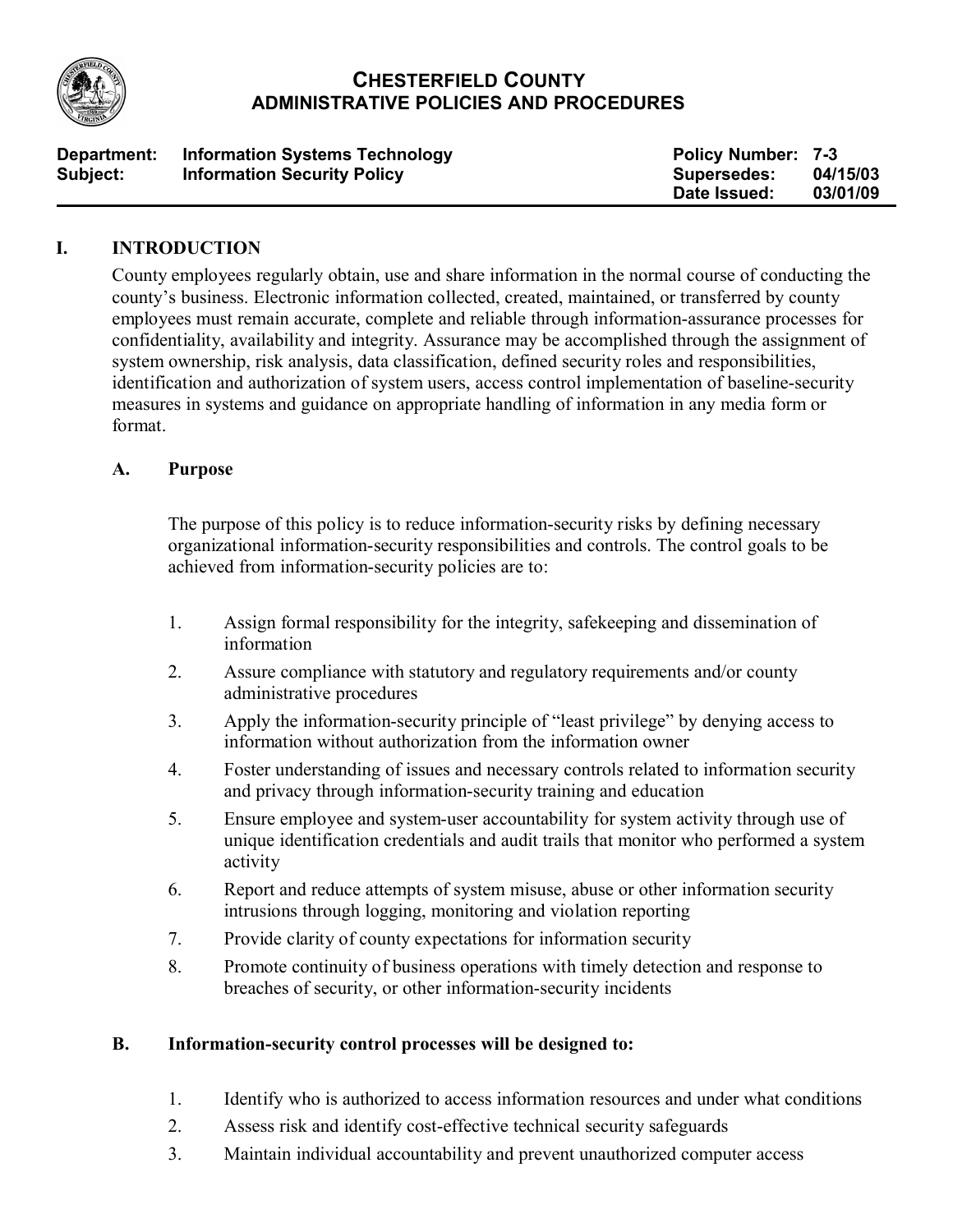- 4. Protect organizational information and systems from malicious or inadvertent destruction, modification and/or disclosure
- 5. Prevent unauthorized disclosure, taking, copying, deleting or any other unauthorized use of computerized information
- 6. Provide incident response and monitoring of the environment to detect, correct and/or prevent information security threats
- 7. Communicate information security issues and responsibilities to the organization through information security education, training and awareness

# **II. DEFINITIONS**

#### **Data Owner**

The *Data Owner* is the department head or designee responsible for the operation, maintenance and integrity of the data contained in a county IT System. The Data Owner is responsible for establishing the data's sensitivity, approving access to the data, and identifying storage, retention, and destruction guidelines in compliance with county records management procedures.

### **III. POLICY STATEMENT**

Access to county systems, applications and information is restricted and is allowed only as necessary to support authorized business operations of Chesterfield County. The protection of computerized information assets must be in compliance with all applicable federal, state and local laws, ordinances and statutes.

It is the policy of Chesterfield County that each department head is responsible and accountable for the security of their organization's information (electronic, digital, or other computerized form) and for taking appropriate steps to secure the information by following county information security policies and procedures.

### **IV. RESPONSIBILITIES**

### **A. Department Heads and Constitutional Officers**

Each department or office who creates and maintains Primary Information of Record for a system is the Data Owner. As an owner of the information, the department or office is responsible and accountable to:

- 1. Promote the privacy and integrity of departmental information for which they have responsibility.
- 2. Classify the sensitivity or criticality of their owned information.
- 3. Understand and apply applicable laws, regulations, ordinances, statutes and/or county administrative procedures that govern the data owned by the department.
- 4. Communicate legal and regulatory compliance requirements for the department's data to the Information System Technology Chief Information Officer (CIO).
- 5. Authorize access privileges to the department's owned data.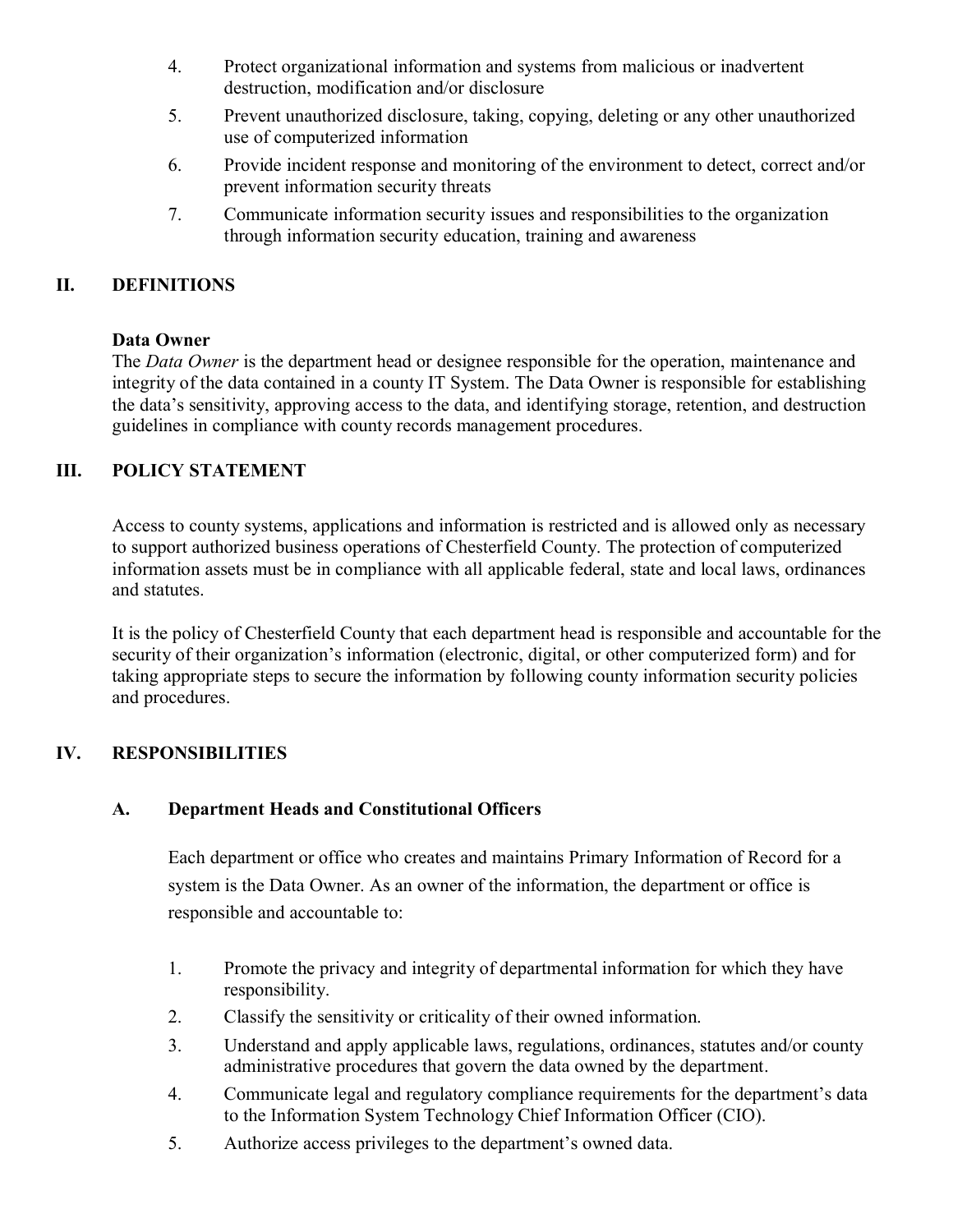- 6. Protect the department's owned data from unauthorized modification, destruction, disclosure and internal/external threats or any other misuse of the county systems and applications, whether intentional or unintentional.
- 7. Issue disclaimers as appropriate for data owned by the department regarding the accuracy or privacy requirements of information released.
- 8. Apply applicable controls to Public Access Stations in a manner to continue to allow availability of public information as required by law.

### **B. Information Security Steering Committee (ISSC)**

The ISSC will:

- 1. Meet regularly to conduct the business of the ISSC
- 2. Prioritize major security initiatives across the county
- 3. Actively seek resources to accomplish the goals of the ISSC
- 4. Exercise confidentiality and discretion with regards to the content of the meetings and correspondence of the committee.
- 5. Address strategic countywide information security issues
- 6. Serve as an advisory board to the county administrator on an emergency basis, as the need arises
- 7. Maintain and protect the image of Chesterfield County
- 8. Maintain effective communications with the leadership group and departments
- 9. Monitor and update the information security strategic plan for the county
- 10. Ensure the information security strategic plan and security efforts are consistent with the county strategic plan
- 11. Initiate, review and recommend information security policies to the county administrator

### **C. Chief Information Officer (CIO)**

The overall accountability to ensure enterprise-wide compliance and protection of all Chesterfield County electronic information assets resides with the county CIO. The CIO is responsible for directing appropriate countywide technical and information security control measures for enforcement of this policy.

#### **D. Information Security Manager**

The information security manager is responsible for implementing, managing and maintaining information security controls to ensure continuous operational support, protection and collaboration with learning resources to promote information security awareness.

### **E. Business Unit (Department/Constitutional Office) Information Security Representative**

A business unit information security representative will be assigned for each business unit by the respective Department Head or Constitutional Officer. Access to electronic information for internal business unit personnel must be approved by the business unit Department Head or Constitutional Officer, or by the designated security representative for the business unit. A business unit security representative may not approve their own access privileges or those of a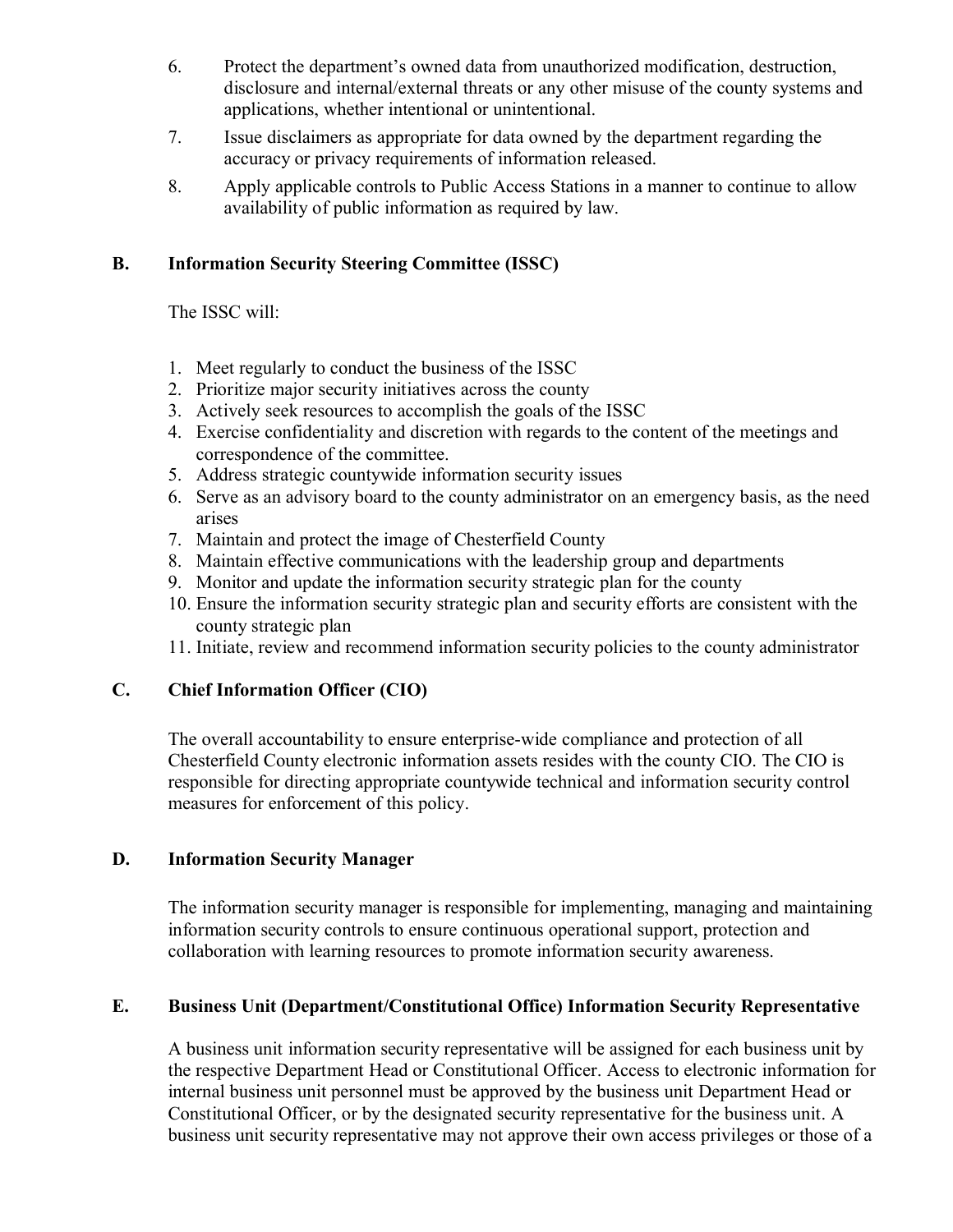director level or above. Access to non-public electronic information owned by another business unit must be approved by that business unit's Department Head or Constitutional Officer.

# **F. Information Systems Technology (IST)**

IST will consult periodically with departments to determine necessary security and technical controls to protect all county electronic information. IST will also serve as a data custodian, utilizing appropriate security control measures to protect information in their custody for data processing purposes.

### **G. All County Employees**

All county employees are responsible and accountable for ensuring the protection of their system and application account credentials that provide access to Chesterfield County computing environments. Employees will utilize safe computing habits and will not willfully abuse or misuse the computing services provided for the performance of their job duties for Chesterfield County government.

### **V. SEPARATION OF DUTIES**

There are certain functions that must be separated physically in order to reduce the possibility of an individual taking advantage of that function, or to conspire to commit fraud or misappropriate resources. Basic internal control principles state that the same person should not initiate, authorize and enter a transaction. To support these necessary functional separations, the following restrictions should be observed:

- A. Information system or application security roles (or profiles) will segregate system tasks as necessary to ensure an appropriate separation of duties is accomplished. Custody of an asset, record-keeping and authorization of the transaction should be separated. Example: Persons responsible for processing blank stocks of negotiable instruments should not have access to areas used for storage of these stocks. This would include checks, credit cards and all electronic transactions.
- B. Departmental information security functions should be limited to a small number of individuals (such as a primary individual and a back-up individual) to ensure effective information security administration through appropriate separation of duties.

# **VI. RELEASE OF INFORMATION**

Authorization to release Chesterfield County computerized information to private sector and public sector, internal and external organizations resides with the Data Owner. IST shall review the method by which the transfer is accomplished or the data is released. All county information identified as sensitive shall be encrypted during transfer to or in storage at an external organization.

- A. Any contract that involves the release of electronic information from county systems and applications by IST to internal and external organizations must be approved by the Data Owner and the CIO prior to the release of the electronic information.
- B. Any contract or agreement crafted for the purpose of facilitating the formal release of electronic information to external organizations via an IST approved data transfer process must be approved by the Data Owner.